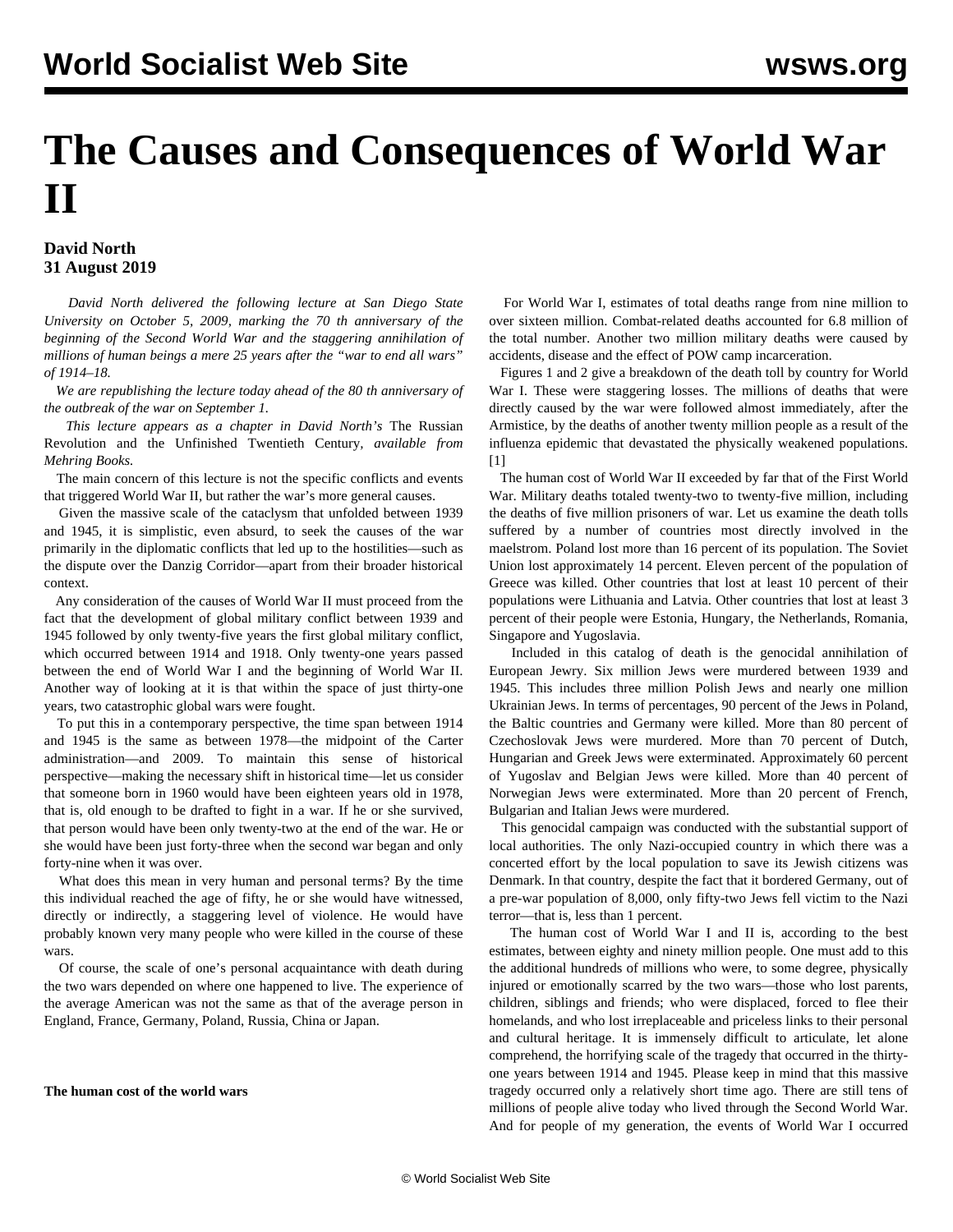during the lives of our grandparents—who were, in many cases, veterans of that war. World War I and World War II belong to very recent history. The world in which we live is the product of these twin catastrophes. The contradictions—political and economic—out of which these wars emerged have not been resolved. This historical fact alone is sufficient reason to see in the seventieth anniversary of the outbreak of World War II an opportunity for a reexamination of its origins, consequences and lessons.

 Of course, within the space of a single lecture, it is possible only to provide a regrettably sparse outline of the principal causes of the war. For the purpose of clarity, but without unnecessary over-simplification, this outline will treat World War I and World War II as inextricably related episodes.

# **The origins of World War I**

 The speed with which the crisis unfolded in the summer of 1914 took many by surprise. Few suspected that the assassination of Austrian Archduke Franz Ferdinand in Sarajevo on June 28, 1914 would lead, within only five weeks, to a full-scale European War. Nor did they foresee that it would assume global dimensions with the entry of the United States into the conflict in April 1917. The conditions for a disastrous military conflagration had been maturing during the previous fifteen years, and these conditions were bound up with dramatic changes in world economy and, consequently, world politics.

 Prior to the eruption of 1914, there had been no generalized war between the "Great Powers" of Europe since the end of the Napoleonic Wars in 1815. The Congress of Vienna created a relatively stable framework of inter-state relations that was sustained for the rest of the century. This does not mean that the nineteenth century was peaceful. The nation-state system in its modern form emerged out of a series of significant military conflicts, of which the most bloody was the American Civil War. In Europe, the consolidation of the modern German state under the political hegemony of Prussia was achieved by Bismarck with the calculated use of military force against Denmark (1864), Austria (1866) and, finally, France (1870). Earlier, in the 1850s, the British and the French countered the geopolitical ambitions of the Russian Empire in the Crimean conflict. But these military conflicts were relatively contained, and did not lead to a breakdown of the entire framework of European and global politics.

 However, by the 1890s the nature of world politics was changing under the impact of the massive expansion of capitalist finance and industry, particularly in Europe and North America, and the growing influence of global economic interests in the calculations of national states. The conflict between major capitalist states—or, to be more precise, the most powerful financial and industrial interests exercising vast influence over the formulation of foreign policy—for dominance within certain "spheres of influence" became the driving force of world politics. This development found its most brutal expression in the struggle for colonies, whose local populations were reduced to a semi-slave status.

 The age of imperialism had dawned. It destabilized the equilibrium of global inter-state relations. In the decades that followed the end of the Napoleonic Wars, Britain had enjoyed a position of virtually unchallenged supremacy. Its empire, based on naval power and vast colonial possessions, was the dominant fact of international politics in the nineteenth century. As was commonly said of the British Empire, the sun never set and the wages never rose! France also enjoyed a privileged status in the world system as an old colonial power, but was considerably behind Britain. The emergence of new bourgeois national states, with rapidly expanding capitalist industry and finance, placed the existing

geopolitical relations under stress. The two most important "new" capitalist states, which were rapidly acquiring imperialist interests and appetites, were Germany and the United States.

 The entry of the United States into the imperialist club occurred in 1898, when the McKinley administration, with unsurpassed cynicism, hypocrisy and dishonesty, concocted a pretext for war against Spain. Within just a few months, Cuba was turned into a semi-colony of the United States. At the same time, the United States, through the occupation of the Philippines, established the foundations for its imperialist domination of the Pacific. Having justified its occupation of the Philippines with the promise of freedom and democracy for its inhabitants, the United States honored its commitments by slaughtering 200,000 local insurgents who opposed American occupation. The United States was blessed with a precious geographical advantage: a continent that was protected from foreign meddling by two oceans. Most European powers were amazed by the crudeness of McKinley's dishonest warmongering, but could do absolutely nothing about it.

 The growing ambitions of Germany, on the other hand, immediately collided with its imperialist neighbors in Europe—France, Russia, and, above all, Britain. The expanding conflicts of powerful national capitalist states, seeking dominance within an increasingly integrated global economy, formed the real basis for the accumulation of geopolitical tensions that finally exploded in the summer of 1914.

 During, and especially after, World War I, there was a great deal of discussion about "who started the war," "who fired the first shot" and, "who was to blame." These questions play a major role in the propaganda of the states involved in war, as their ruling cliques are anxious to absolve themselves of responsibility for the disastrous consequences of their pyromania.

 Studied in isolation from broader historical circumstances, there is plenty of evidence that Germany and Austria-Hungary were principally responsible for the outbreak of war in August 1914. Their governments chose, with incredible recklessness, to exploit the assassination of Franz Ferdinand to achieve long-standing geopolitical objectives. They took decisions that set into motion the disastrous chain of events that led to the outbreak of hostilities. But beyond demonstrating the criminality of which capitalist regimes are capable—as we have seen more recently in Washington's launching of the wars in Iraq and Afghanistan on the basis of out-and-out lies—the evidence of German and Austrian premeditation is inadequate as an explanation for the deeper causes of the war.

 It is true that France and Britain did not necessarily want war in August 1914. But that is not because they were devoted morally to peace. Britain, it should be remembered, had waged a brutal counter-insurgency war against the Boers in South Africa only a decade earlier. If Britain and France did not necessarily "want" war in 1914, it was because they were more or less satisfied with the geopolitical status quo that favored their global interests. However, when confronted with actions by Germany and Austria-Hungary that threatened the existing set-up and their interests, they accepted war as a political necessity. From the standpoint of the imperialist interests of France and Britain, war was preferable to a peace that changed the balance of power along lines sought by Germany.

 In the final analysis, the cause of the war is not to be found in the actions of one or another state that precipitated the shooting, but in the nature of the imperialist system, in the struggle of powerful capitalist national states to maintain—or achieve, depending on the circumstances—a dominant position in an increasingly integrated global economic order.

 In the years preceding the war, the international socialist movement had held a series of congresses in which it had warned of the deadly consequences of developing imperialism and the militarism it encouraged. The Second International, which had been founded in 1889, declared again and again its unrelenting opposition to capitalist militarism and pledged to mobilize the working class against war. It warned the European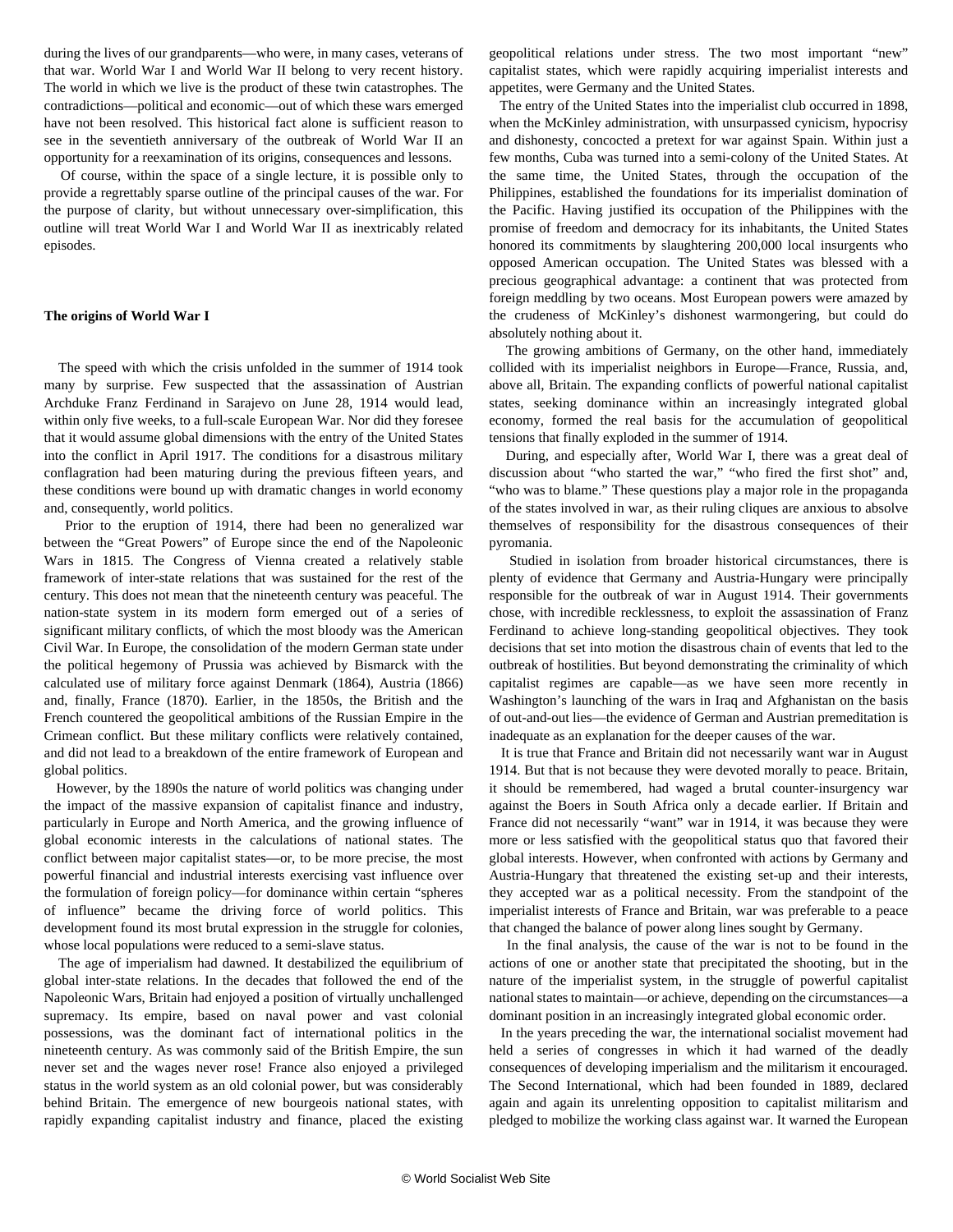ruling class that if war could not be stopped, the International would use the crisis created by war to hasten the overthrow of capitalism.

 But in August 1914 these pledges were betrayed by virtually all the leaders of European socialism. On August 4, 1914, the German Social Democratic Party—the largest socialist party in the world—voted in the Reichstag for credits to finance the war. The same patriotic position was taken by socialist leaders in France, Austria and Britain. Only a handful of major socialist leaders took a clear and unequivocal stand against the war, among whom the most important were Lenin, Trotsky and Rosa Luxemburg.

#### **Trotsky's analysis of the causes of World War I**

 I would like to focus briefly on the analysis made by Trotsky of the causes of the war. He rejected with contempt the deceitful and hypocritical claims of pro-war socialist leaders that they had sided with their capitalist rulers to defend their countries against foreign aggression. Trotsky exposed the blatant lies with which the warring governments sought to cover up the real political and economic motivations that underlay their decisions to go to war. He insisted that the cause of the war lay deeper, in changes in the structure of world economy and the very nature of the capitalist nation-state system.

 Forced to leave Austria with the outbreak of the war, Trotsky first went to Zurich, where, in 1915, he wrote a brilliant pamphlet, *War and the International*, in which he explained the significance of the war.

 The present war is at bottom a revolt of the forces of production against the political form of nation and state. It means the collapse of the national state as an independent economic unit.

 The nation must continue to exist as a cultural, ideologic and psychological fact, but its economic foundation has been pulled from under its feet. All talk of the present bloody clash being the work of national defence is either hypocrisy or blindness. On the contrary, the real, objective significance of the War is the breakdown of the present national economic centres, and the substitution of a world economy in its stead. But the way the governments propose to solve this problem of imperialism is not through the intelligent, organized cooperation of all of humanity's producers, but through the exploitation of the world's economic system by the capitalist class of the victorious country; which country is by this War to be transformed from a Great Power into the World Power.

 The War proclaims the downfall of the national state. Yet at the same time it proclaims the downfall of the capitalist system of economy. By means of the national state, capitalism has revolutionized the whole economic system of the world. It has divided the whole earth among the oligarchies of the great powers, around which were grouped the satellites, the small nations, who lived off the rivalry between the great ones. The future development of world economy on the capitalistic basis means a ceaseless struggle for new and ever new fields of capitalist exploitation, which must be obtained from one and the same source, the earth. The economic rivalry under the banner of militarism is accompanied by robbery and destruction which violate the elementary principles of human economy. World production revolts not only against the confusion produced by national and state divisions but also against the capitalist economic organizations, which has now turned into barbarous

disorganization and chaos.

 The War of 1914 is the most colossal breakdown in history of an economic system destroyed by its own inherent contradictions. …

 Capitalism has created the material conditions of a new Socialist economic system. Imperialism has led the capitalist nations into historic chaos. The War of 1914 shows the way out of this chaos by violently urging the proletariat on to the path of Revolution. [2]

 This analysis was vindicated in the eruption of the Russian Revolution, which brought the Bolshevik party, led by Lenin and Trotsky, to power in October 1917.

 After four years of unprecedented conflict and bloodshed, the war ended somewhat abruptly in November 1918. What brought the war to an end was related more to changing political conditions within the belligerent countries than to results on the battlefield. The October Revolution led rapidly to Russia's withdrawal from the war. The French army, staggered by soldiers' mutinies in 1917, came close to collapse. Only the infusion of American men and materiel on the side of the allies staved off military defeat and restored, at least to some extent, morale. Anti-war opposition grew rapidly in Germany, especially in the aftermath of the Bolshevik victory in Russia. In October 1918, a naval mutiny in Germany triggered broader revolutionary protests that led to the abdication of Kaiser Wilhelm II. Unable to continue the war, Germany sued for peace.

 Despite the defeat of Germany, the war did not produce the results that Britain and France had originally envisioned. In the east, the war had led to socialist revolution in Russia and the radicalization of the working class throughout Europe. In the west, the war created the conditions for the emergence of the United States—which had suffered relatively few losses—as the dominant capitalist power.

 The Versailles settlement of 1919 set the stage for the eruption of new conflicts. The vindictive terms insisted upon by French imperialism did little to ensure stable relations on the European continent. The breakup of the Austro-Hungarian Empire resulted in the creation of a new set of unstable national states, torn by sectional rivalries. The Versailles settlement failed to create a foundation for the restoration of the political and economic equilibrium of Europe. Rather, the world capitalist economy, as it emerged from the war, was riven by imbalances that led to the unprecedented collapse that began on Wall Street in October 1929.

#### **The rise of US imperialism**

 Another major factor in the re-emergence of international tensions that was to lead to a renewal of global war in 1939 was the new role of the United States in world affairs. Wilson was hailed—in the aftermath of the US entry into World War I and the victory of socialist revolution in Russia—as the savior of capitalist Europe. But it soon became clear to the European bourgeoisie that the interests of the United States were in conflict with its own. The American bourgeoisie was not willing to accept European dominance in world affairs. It viewed the privileges enjoyed by Britain within the framework of its Empire as a barrier to the expansion of its own commercial interests.

 While the steady expansion of American power gave British diplomats sleepless nights, it thoroughly unnerved the most ruthless representatives of German imperialism. In *Wages of Destruction*, a new study of the origins of World War II, the respected scholar Adam Tooze writes:

… America should provide the pivot for our understanding of the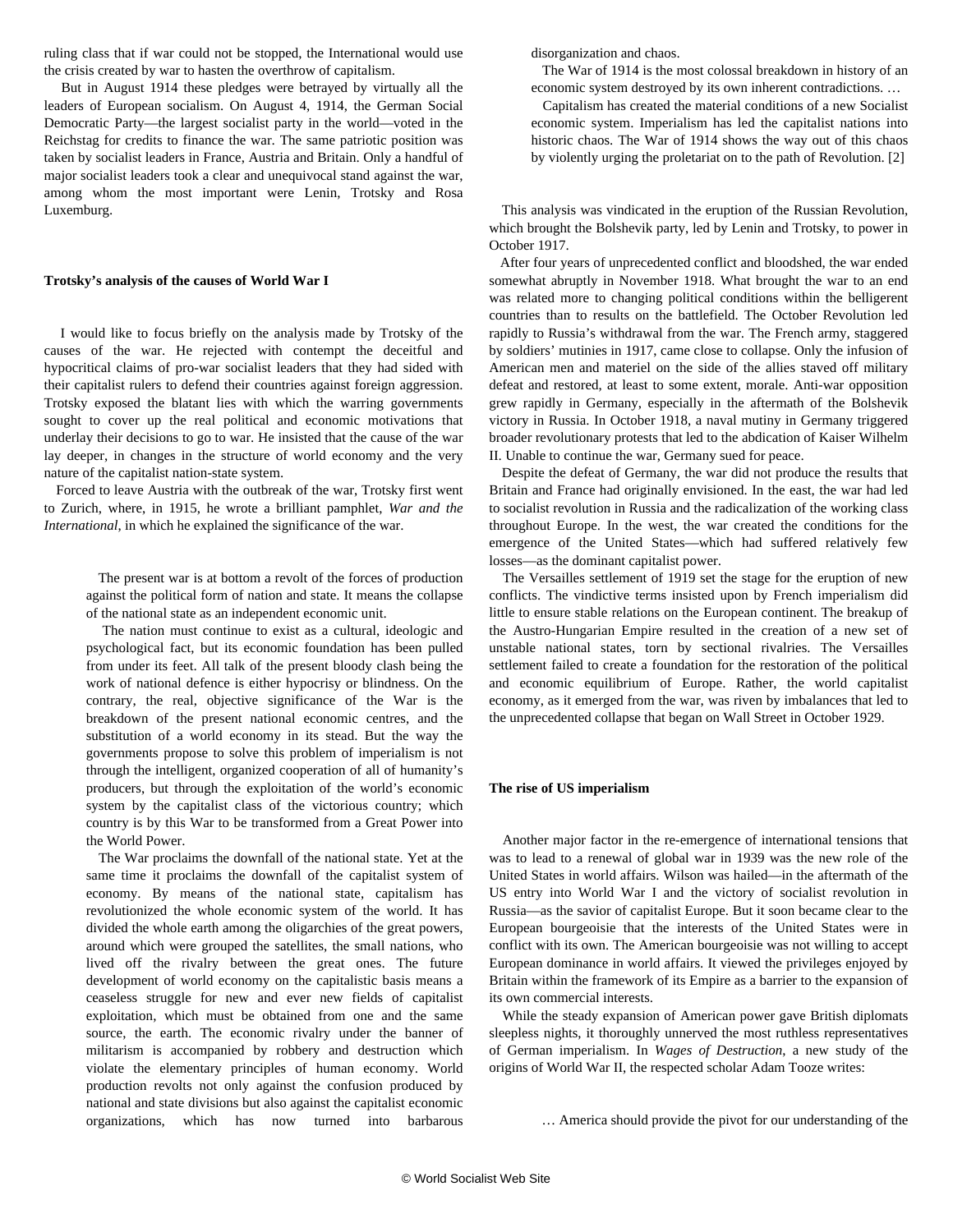Third Reich. In seeking to explain the urgency of Hitler's aggression, historians have underestimated his acute awareness of the threat posed to Germany, along with the rest of the European powers, by the emergence of the United States as the dominant global superpower. On the basis of contemporary economic trends, Hitler predicted already in the 1920s that the European powers had only a few more years to organize themselves against this inevitability. …

 The aggression of Hitler's regime can thus be rationalized as an intelligible response to the tensions stirred up by the uneven development of global capitalism, tensions that are of course still with us today. [3]

 The years that followed the conclusion of World War I witnessed the heyday of pacifism. Wilson had proclaimed upon declaring war on Germany in 1917 that the United States was waging war "to end all wars." The League of Nations—which the US refused to join—was set up by the European victors. In 1927, France and the United States negotiated the Kellogg-Briand Pact, which declared war illegal. And yet, international tensions became increasingly acute, especially after the Wall Street collapse, the onset of the global depression, and the resulting political destabilization of Europe—of which the coming to power in Germany of Hitler's Nazi party in January 1933 was the most ominous expression.

 No one grasped the implications of the unfolding crisis of world capitalism with greater foresight and clarity than Leon Trotsky. In June 1934, having been exiled from the Soviet Union by the reactionary bureaucratic regime led by Stalin, Trotsky wrote:

 The same causes, inseparable from modern capitalism, that brought about the last imperialist war have now reached infinitely greater tension than in the middle of 1914. The fear of the consequences of a new war is the only factor that fetters the will of imperialism. But the efficacy of this brake is limited. The stress of the inner contradictions pushes one country after another on the road to fascism, which, in its turn, cannot maintain power except by preparing international explosions. All governments fear war. But none of the governments has any freedom of choice. Without a proletarian revolution, a new world war is inevitable. [4]

 Trotsky explained, as he had in 1915, that the principal source of global tensions lay in the contradiction "between the productive forces and the framework of the national state, in conjunction with the principal contradiction—between the productive forces and the private ownership of the means of production…" [5] The defense of the national state served no politically or economically progressive function. "The national state with its borders, passports, monetary system, customs and the army for the protection of customs has become a frightful impediment to the economic and cultural development of humanity." [6]

 With Hitler in power, liberal and reformist apologists for the imperialist bourgeoisie in Britain, France and the United States had begun to argue that a new war would be a fight against dictatorship. This argument would eventually be adopted by the Soviet Stalinist regime. Trotsky emphatically rejected this claim. "A modern war between the great powers," he wrote, "does not signify a conflict between democracy and fascism but a struggle of two imperialisms for the redivision of the world." [7]

 Within the context of this political perspective, Trotsky analyzed the global ambitions of the United States:

 U.S. capitalism is up against the same problems that pushed Germany in 1914 on the path of war. The world is divided? It must be redivided. For Germany it was a question of "organizing Europe." The United States must "organize" the world. History is bringing humanity face to face with the volcanic eruption of American imperialism. [8]

 These words were to prove extraordinarily prescient. Trotsky insisted that only the revolutionary struggle of the working class, leading to the overthrow of capitalism, could prevent the eruption of a new world war, even bloodier than the first. But the defeats of the working class in Spain and France—the product of the combined treachery of the Stalinist, social democratic and reformist bureaucracies—made war inevitable. It finally began on September 1, 1939.

 As in 1914, German imperialism was the principal instigator of the conflict. But the Second World War, like the first, had more profound causes. Trotsky wrote:

 The democratic governments, who in their day hailed Hitler as a crusader against Bolshevism, now make him out to be some kind of Satan unexpectedly loosed from the depths of hell, who violates the sanctity of treaties, boundary lines, rules, and regulations. If it were not for Hitler the capitalist world would blossom like a garden. What a miserable lie! This German epileptic with a calculating machine in his skull and unlimited power in his hands did not fall from the sky or come up out of hell: he is nothing but the personification of all the destructive forces of imperialism. … Hitler, rocking the old colonial powers to their foundations, does nothing but give a more finished expression to the imperialist will to power. Through Hitler, world capitalism, driven to desperation by its own impasse, has begun to press a razor-sharp dagger into its own bowels. [9]

 Lest one think that Trotsky is here being unjust to the leaders of the wartime opponents of Hitler, it is worth recalling the words of Winston Churchill. In January 1927, sometime before he became British prime minister, Churchill visited Rome, met with the Italian dictator Mussolini, and wrote: "I could not help being charmed by Signor Mussolini's gentle and simple bearing, and by his calm, detached poise in spite of so many burdens and dangers." Italian fascism provided the "necessary antidote to the Russian virus." Churchill told the Italian fascists: "If I had been an Italian I am sure I should have been entirely with you from the beginning to the end of your victorious struggle against the bestial appetites and passions of Leninism." [10]

A historian of the period notes:

 To many Conservatives, and business groups, Hitler's Germany and Mussolini's Italy, dedicated to impeding the spread of communism, were objects of some admiration. As a result, there was strong opposition—especially in Britain—to an alliance with the Soviet Union aimed against the fascist powers. [11]

## **The outbreak of World War II**

Hitler invaded Poland on September 1, 1939, and Britain and France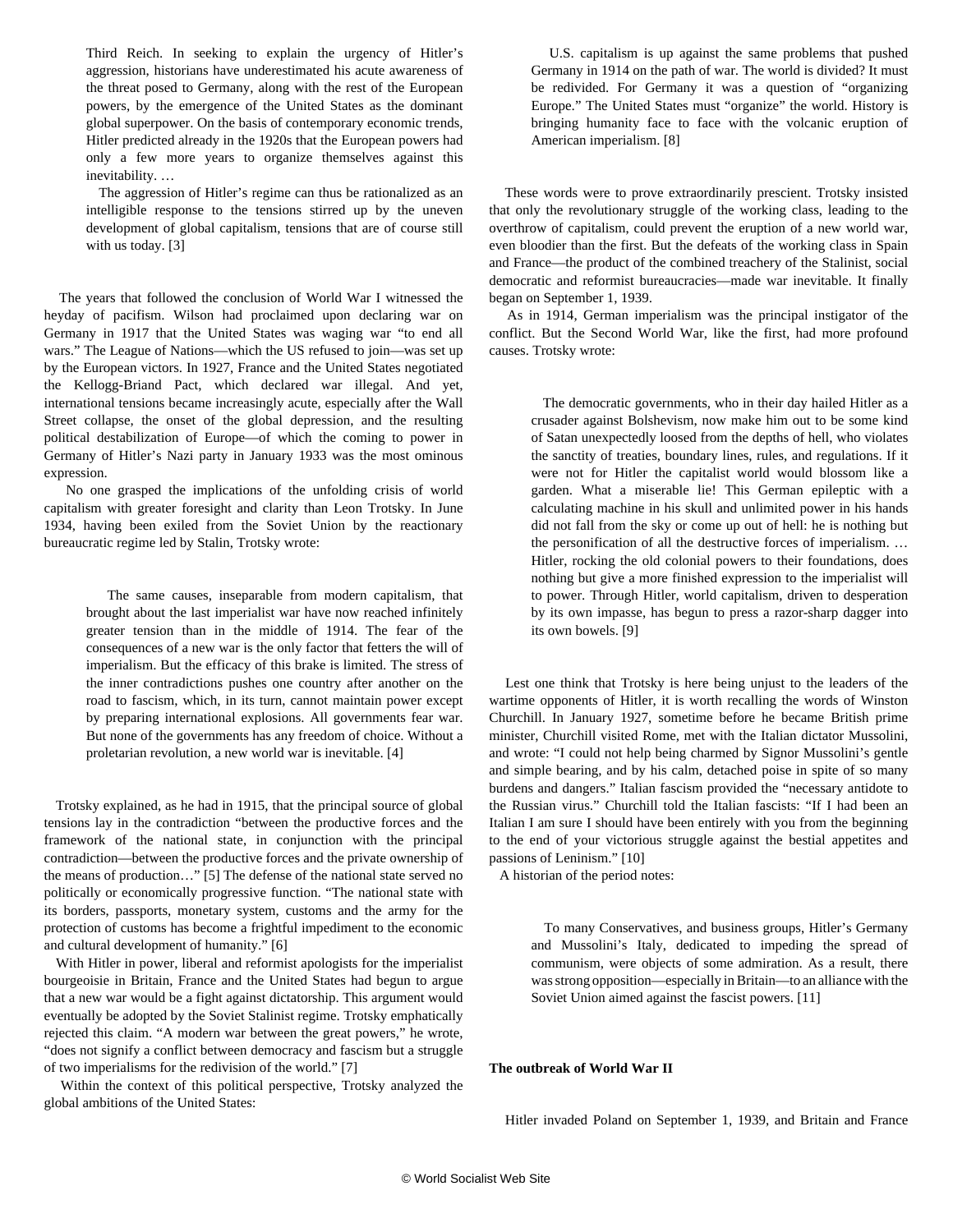declared war on the Third Reich two days later. After Hitler completed the conquest of Poland within a few weeks, no further military action was taken by Nazi Germany until the spring of 1940, when German armies swept across Western Europe. In June 1940, France—whose ruling class was more concerned with the revolutionary threat posed by its own working class than with the danger of a Nazi takeover of the country—surrendered.

 Stalin had hoped that he could avoid war with Germany through his cowardly and treacherous non-aggression pact. But the fascist regime had always viewed the destruction of the Soviet Union as the main component of its plan for domination in Europe. In June 1941, the German invasion of the USSR began. Despite Stalin's disastrous miscalculations and the massive defeats initially suffered by the Red Army, the Nazi forces encountered unyielding resistance.

 On December 7, 1941, the Japanese attack on Pearl Harbor brought the United States into the war. Four days later, on December 11, 1941, Germany declared war on the United States, which immediately replied with a declaration of war on Germany. For the next three-and-a-half years, the war was waged with unrelenting ferocity—though it must be stressed that the war in Western Europe, at least until the Allied invasion in June 1944, was, in military terms, a relatively minor side show in comparison to the horrific carnage of the struggle between Nazi Germany and the Soviet Union. The war in Europe finally came to an end on May 8, 1945, with the unconditional capitulation of Nazi Germany, just one week after Hitler's suicide.

 The war in Asia continued for another three months, though there was never any doubt of its outcome. There had never existed even a remote possibility that Japan—with its much smaller population, underdeveloped industrial base, and limited access to key raw materials—could prevail against the United States. The Japanese government, as the United States government knew very well, was seeking, from the spring of 1945, acceptable terms for a surrender. But the tragedy was played out to the bloody end. In August 1945, the United States dropped two nuclear devices on the defenseless and militarily insignificant cities of Hiroshima and Nagasaki. The death toll from the two bombs was approximately 150,000 people. As the American historian Gabriel Jackson later observed:

 In the specific circumstances of August 1945, the use of the atom bomb showed that a psychologically very normal and democratically elected chief executive could use the weapon just as the Nazi dictator would have used it. In this way, the United States—for anyone concerned with moral distinctions in the conduct of different types of government—blurred the difference between fascism and democracy. [12]

 Viewing World War I and World War II as interconnected stages in a single historical process, what can we conclude was the source and purpose of the conflict which cost approximately ninety million people their lives?

 The eruption of the First World War arose out of inter-imperialist antagonisms generated by the emergence of powerful capitalist states that were dissatisfied with the existing geopolitical relations. Germany resented its inferior position in a world colonial system dominated by Britain and France, and chafed against the restraints placed on the pursuit of its interests by these powerful rivals. At the same time, the United States, whose unsurpassed economic power filled it with confidence and ambition, was unwilling to accept restrictions on the penetration of American capital into foreign markets, including those governed by the protective rules of the British Empire.

 The conclusion of World War II brought to a conclusion a distinct period of global conflict that had begun with the dawn of the imperialist epoch in the late 1890s. Germany's bid for its "place in the sun" had suffered a decisive defeat. Similarly, Imperial Japan's dream of establishing its dominance in the Western Pacific, China and Southeast Asia was shattered by its decisive defeat in World War II. The British and the French emerged from the half-century of carnage desperately weakened, lacking sufficient financial resources to sustain their old empires. Whatever illusions they may have had about preserving their status as the premier imperialist powers were given their deathblow within a decade of the end of World War II.

 In 1954, the French suffered a devastating military defeat in Dien Bien Phu at the hands of the Vietnamese liberation forces, which forced French withdrawal from Indochina. In 1956, the British government was forced by the United States to call off its invasion of Egypt—a public humiliation that confirmed Britain's subservience to American imperialism. As foreseen by Trotsky decades earlier, the struggle among the main imperialist powers for global dominance, the brutal redivision of the world that cost the lives of tens of millions of human beings, had ended with the victory of American imperialism.

 The world that emerged in 1945 from the carnage of two wars was profoundly different from that which existed in 1914. Though the United States had replaced bankrupt Britain as the pre-eminent imperialist power, it could not re-create, in its own image, the old British Empire. The age of colonial empires, at least in the form they had previously existed, had passed.

 In a historical fact pregnant with profound irony, Woodrow Wilson delivered his war message to Congress, in April 1917, just as Vladimir Ilyich Lenin was making his way back to revolutionary Russia. Two great historical lines of development intersected at this critical juncture. Wilson's speech marked the decisive emergence of the United States as the dominant imperialist force on the planet. Lenin's arrival in Russia marked the beginning of a massive wave of socialist and mass antiimperialist struggles that were to sweep across the globe.

 By the time the United States achieved its victory over Germany and Japan in 1945, hundreds of millions of people were already in revolt against imperialist oppression. The task that confronted the United States was to stem the tide of global revolutionary struggle. It is not possible within the framework of this survey to provide even an outline of post-war developments. This would require at least some explanation of the political dynamics of the so-called "Cold War," which defined international politics between 1945 and 1991. However, in bringing this lecture to a conclusion, it is necessary to stress that the United States viewed the dissolution of the Soviet Union in 1991 as an opportunity to finally establish the unchallenged hegemony of American imperialism.

#### **The US doctrine of "preventive war"**

 In 1992, the US military adopted a strategic doctrine that declared that it would not permit any country to emerge as a challenger to the dominant global position of the United States. In 2002, this expansive military doctrine was supplemented with the promulgation of the doctrine of "preventive war," which declared that the United States reserved the right to attack any country that it believed to pose a *potential* threat to its security. This new doctrine was directed specifically against China, which was warned against building up its own military forces.

 It should be pointed out that the new US military doctrine is illegal from the standpoint of international law. The legal precedents established at the Nuremberg war crimes trials held that war is not a legitimate instrument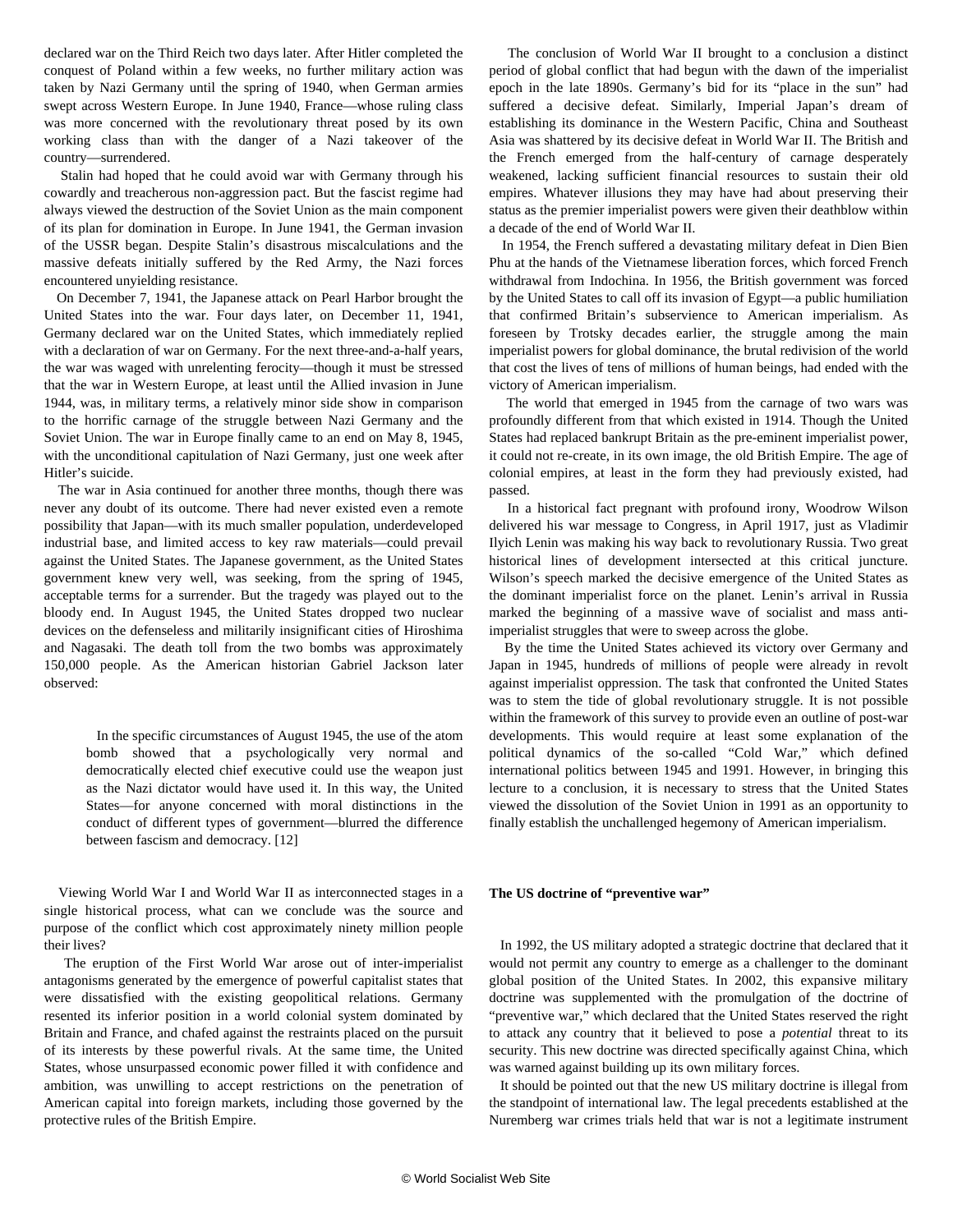of state policy, and that preventive war is illegal. A military attack by one state upon another is legal only in the presence of a clear and immediate threat. In other words, military action is justified only as an inescapably urgent measure of national self-defense. The attack on Iraq, which followed by only a few months the promulgation of the 2002 doctrine of preventive war, was a war crime. Had the United States been held accountable under the precedents established at Nuremberg in 1946, Bush, Cheney, Rumsfeld, Powell and many others would have been placed on trial.

 The critical question that flows inescapably from any examination of World War I and World War II is whether such catastrophes could ever happen again. Were the wars of the twentieth century some sort of horrifying aberration from a "normal" course of historical development? Is it possible to imagine the re-emergence of international disputes and antagonisms that would make the outbreak of World War III possible?

 The answer to this question does not require far-fetched speculation. *The real question is less whether a new eruption of global warfare is possible, but how long do we have before such a catastrophe occurs? And, flowing from that second question, the next and most decisive question is whether anything can be done to stop it from happening.*

 In weighing the risk of war, bear in mind that the United States has been engaged repeatedly in major military conflicts since 1990, when it first invaded Iraq. During the past decade, since 1999, it has waged major wars in the Balkans, the Persian Gulf and Central Asia. In one way or another, all of these wars have been related to the effort to secure the dominant global position of the United States.

 It is highly significant that the increasing use of military force by the United States takes place against the backdrop of its steadily deteriorating global economic position. The weaker the United States becomes from an economic standpoint, the more inclined it is to offset this weakness through the use of military force. There are, in this specific respect, disturbing parallels to the policies of the Nazi regime in the late 1930s.

 Moreover, keeping in mind the 2002 Strategic Doctrine, the United States confronts an expanding array of powers whose economic and military development are viewed by State Department and Pentagon strategists as significant threats. As the balance of economic power shifts away from the United States to various global competitors—a process that has been accelerated by an economic crisis that erupted in 2008 and which continues to unfold—there is an ever greater temptation to employ military force to reverse the unfavorable economic trend.

 Finally, if we recall that World Wars I and II arose out of the destabilization of the old imperialist order dominated by Britain and France as a result of the emergence of new competitors, it is not unlikely that the present international order—in which the dominant power, the United States, is already riven with internal crisis and hard-pressed to maintain global dominance—will break down beneath the pressure exerted by emerging powers (such as China, India, Russia, Brazil, the EU) which are dissatisfied with existing arrangements.

 Add to that the growing intra-regional tensions that threaten at any moment to erupt into military confrontations that could trigger interventions from extra-regional forces and lead to a global conflagration. One need only recall the tense situation which arose in the summer of 2008 as a result of the conflict between Georgia and Russia.

#### **Only socialist revolution can prevent World War III**

 *The world is a powder keg*. It is not necessarily the case that the ruling classes want war. But they are not necessarily able to stop it. As Trotsky wrote on the eve of World War II, the capitalist regimes toboggan to disaster with their eyes closed. The insane logic of imperialism and the capitalist nation-state system, of the drive to secure access to markets, raw materials and cheap labor, of the relentless pursuit of profit and personal riches, leads inexorably in the direction of war.

 What, then, can stop it? History shows us that the frightful mechanisms of imperialism can be jammed only by the active and conscious intervention of the masses of the world's people—above all, the working class—into the historical process. There is no means of stopping imperialist war except through international socialist revolution.

 In 1914, Lenin, opposing the betrayal of the Second International, declared that the imperialist epoch is the epoch of wars and revolution. That is, the global economic, social and political contradictions that gave rise to imperialist war also create the objective foundations for international socialist revolution. In this sense, imperialist war and world socialist revolution are the responses of different and opposed social classes to the historical impasse of capitalism. The correctness of Lenin's assessment of the world situation was confirmed with the eruption of revolution in Russia in 1917.

 For all the changes that have occurred since the beginning of World War I ninety-five years ago and World War II seventy years ago, we still live in the imperialist epoch. Thus, the great questions that confront mankind today are: Will the development of political consciousness in the international working class counteract the accumulating destructive tendencies of imperialism? Will the working class develop sufficient political consciousness in time, before capitalism and the imperialist nation-state system lead mankind into the abyss?

 These are not questions merely for academic consideration. The very posing of these questions demands an active response. The answers will be provided not in a classroom, but in the real conflict of social forces. Struggle will decide the matter. And the outcome of this struggle will be influenced, to a decisive degree, by the development of revolutionary, that is, socialist consciousness. The struggle against imperialist war finds its highest expression in the fight to develop a new political leadership of the working class.

 Only a few months after the outbreak of World War II—a catastrophe made possible by the betrayals of the reactionary Stalinist, social democratic and reformist labor bureaucracies—Trotsky, the supreme political realist, wrote:

 The capitalist world has no way out, unless a prolonged death agony is so considered. It is necessary to prepare for long years, if not decades, of war, uprisings, brief interludes of truce, new wars, and new uprisings. A young revolutionary party must base itself on this perspective. History will provide it with enough opportunities and possibilities to test itself, to accumulate experience, and to mature. The swifter the ranks of the vanguard are fused the more the epoch of bloody convulsions will be shortened, the less destruction will our planet suffer. But the great historical problem will not be solved in any case until a revolutionary party stands at the head of the proletariat. The question of tempos and time intervals is of enormous importance; but it alters neither the general historical perspective nor the direction of our policy. The conclusion is a simple one: it is necessary to carry on the work of educating and organizing the proletarian vanguard with tenfold energy. Precisely in this lies the task of the Fourth International. [13]

 This analysis, written at an earlier stage of global imperialist crisis, resonates in the existing situation. The very survival of human civilization is at stake. It is, above all, the responsibility of the youth to stop the drive